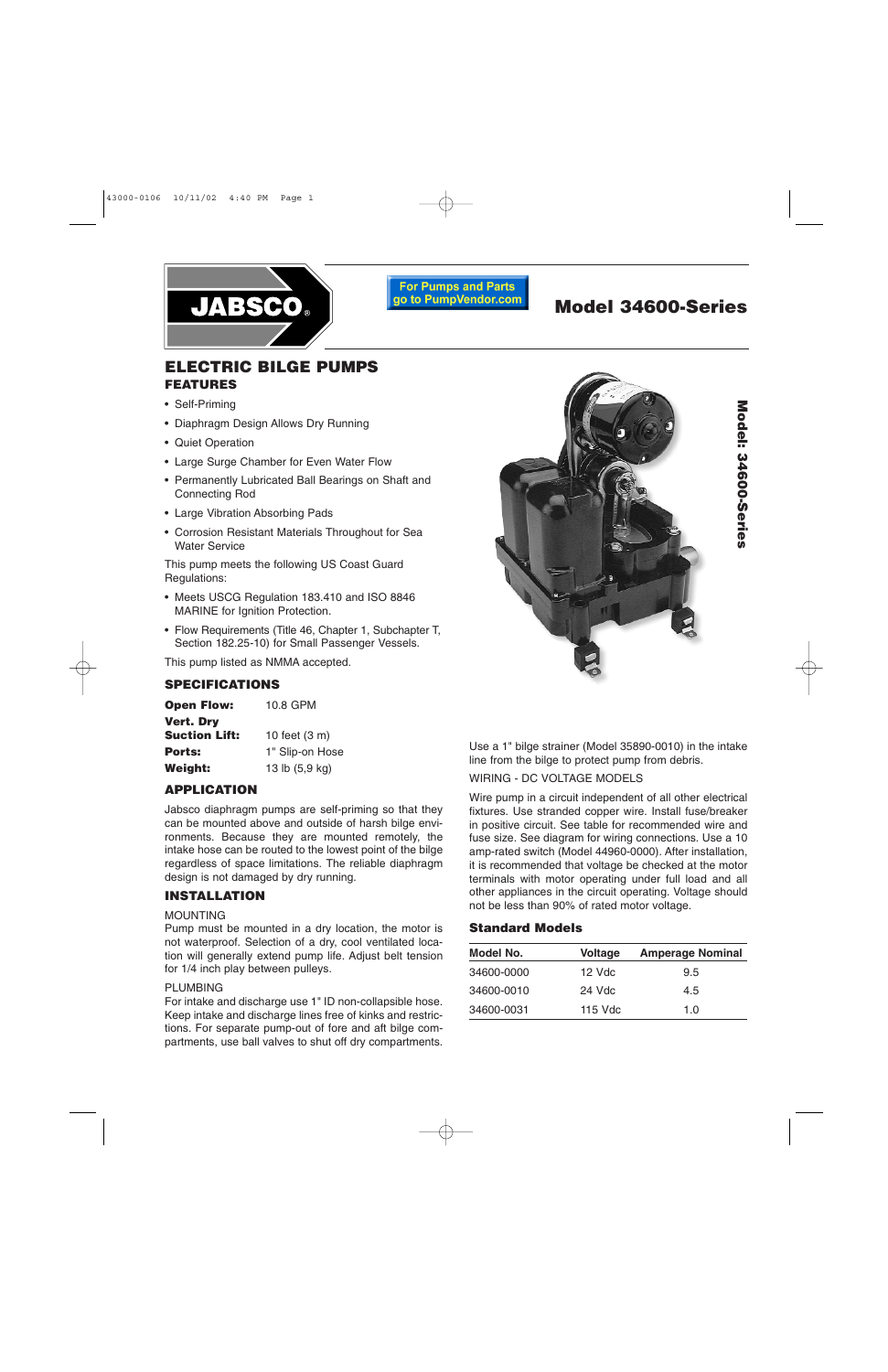# **WIRING DIAGRAM FOR MANUAL-AUTOMATIC OPERATION**

3-WAY SWITCH NO. 96070-0110 OR 44960-0000 OR 44960-0001



# **WIRING - AC VOLTAGE MODEL**

Use 16 gauge standard copper wire for lengths up to 100 feet from power source. Connect the grounded, unswitched conductor (white) to the white motor lead. Connect the ungrounded switched conductor (black ) to the black motor lead. This conductor should include, at the power source, a 1.5 amp 125 Volt fuse. The green motor lead must be connected to the AC circuit ground.

## **MINIMUM WIRE SIZES**

|                               |                | <b>Wire Size for</b> |                                    |                                |
|-------------------------------|----------------|----------------------|------------------------------------|--------------------------------|
| <b>Model</b><br><b>Number</b> | <b>Voltage</b> | $1 - 25'$            | <b>Length of Run</b><br>$25 - 50'$ | <b>Fuse</b><br><b>Breaker*</b> |
| 34600-0000                    | 12 Vdc         | <b>12 AWG</b>        | <b>10 AWG</b>                      | 15 amp                         |
| 34600-0010                    | 24 Vdc         | 14 AWG               | 14 AWG                             | 8 amp                          |
| 34600-0031                    | 115 Vdc        | 16 AWG               |                                    | 16 AWG 1-1/2 amp               |

\*Customer supplied, not included with pump.

# **MAINTENANCE**

#### WINTER STORAGE:

When possible, it is preferred that the complete pump or at least motor, diaphragm and valves be removed and stored in a warm dry place. If this is not possible, the pump must be completely drained, hoses removed and pump run until all water is expelled.

# **SERVICE**

#### DIAPHRAGM AND CONNECTING ROD REPLACEMENT

- 1. Remove four tie down bolts.
- 2. Lift jack shaft and the attached diaphragm assembly from pump base.
- 3. Remove two diaphragm retainer screws and the bottom diaphragm retainer.
- 4. Remove nut holding connecting rod to jackshaft. Remove connecting rod and diaphragm from the top diaphragm retainer, then unscrew bolt to separate diaphragm and plates.
- 5. Check diaphragm for cuts and cracks. Check rod assembly bearing for excessive wear. Replace if badly worn.
- 6. Loosely reassemble diaphragm, diaphragm plates, connecting rod spacer and diaphragm bolt onto connecting rod.
- 7. Firmly secure connecting rod to jack shaft with the lock nut. Secure diaphragm to upper diaphragm retainer with the bottom diaphragm retainer and two screws.
- 8. Tighten connecting rod bolt.
- 9. Replace motor-mount-diaphragm assembly and fasten evenly to base with the four tie down bolts and washers.

# VALVE REPLACEMENT

- 1. Turn off power to pump. Remove four tie down bolts.
- 2. Expose valves by lifting jack shaft and attached diaphragm assembly from pump base. Remove and clean or replace valves.
- 3. Install valves, making sure rubber flapper is UP on intake and DOWN on discharge.
- 4. Replace motor-mount-diaphragm assembly and fasten evenly to base with the four tie down bolts and washers.

# SURGE CHAMBER GASKET REPLACEMENT

- 1. Remove six surge chamber screws and lift off the surge chamber. Remove and replace two gaskets.
- 2. Replace the surge chamber and six screws. Tighten evenly to ensure an air and water seal.
- 3. Reinstall and reconnect power leads.

# **JABSCO MARINE SWITCH PANELS**



**44960-0000 LIGHTED SWITCH W/BOOT SPDT** (DC APPLICATIONS ONLY)



**44960-0001 UNLIGHTED SPDT** (AC OR DC APPLICATIONS)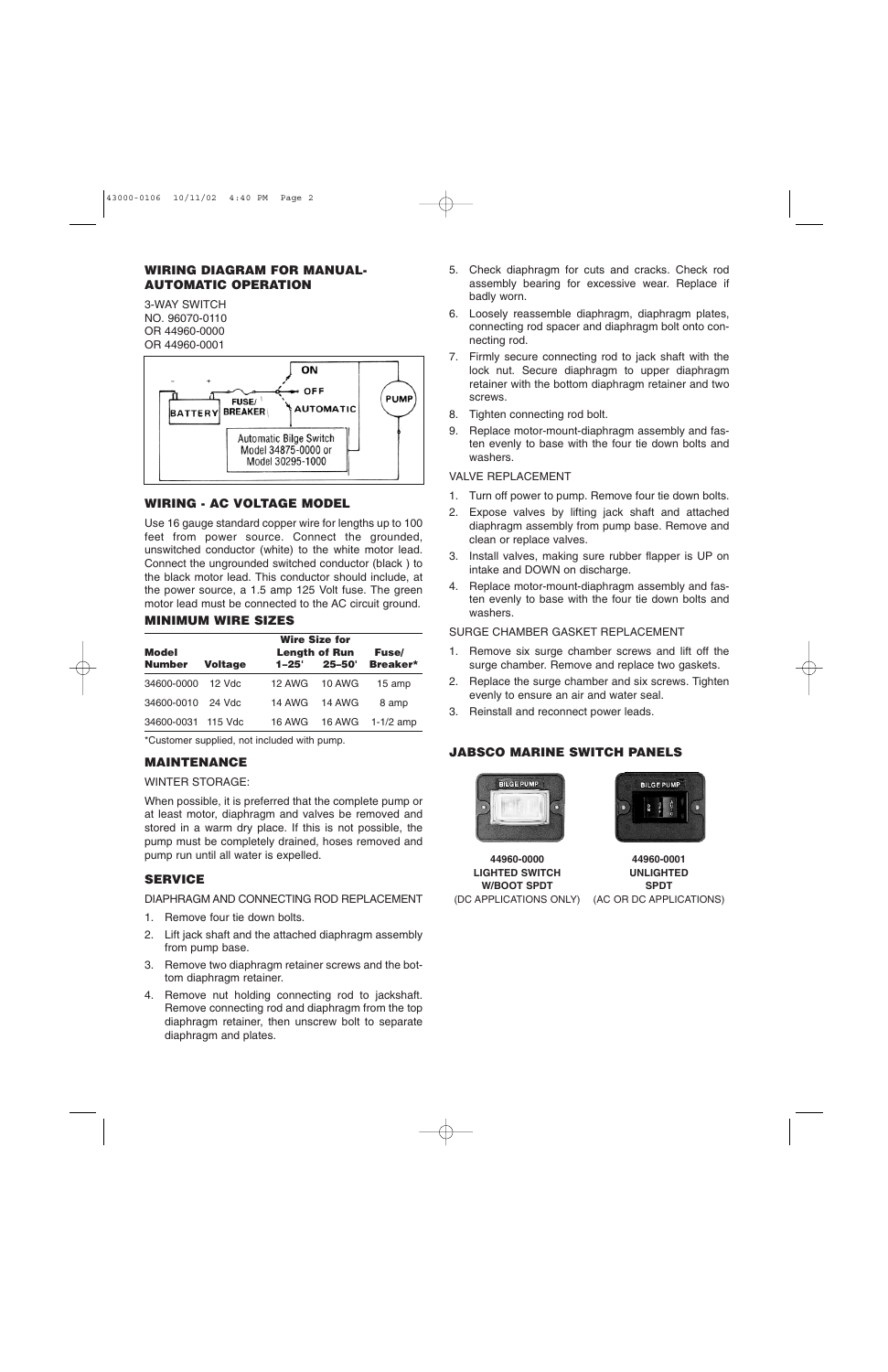

|     |                            | Part          |             |      |
|-----|----------------------------|---------------|-------------|------|
| Key | <b>Description</b>         | <b>Number</b> |             | Qty. |
| 1   | Motor Kit 12 Volt dc       | 30200-0000    |             | 1    |
|     | Motor Kit 24 Volt dc       | 30200-0010    |             |      |
|     | Motor Kit 115Volt ac.      | 30200-0031    |             |      |
| 2   | <b>Motor Mount</b>         | 34628-0000    |             | 1    |
| 3   | <b>Small Pulley</b>        | 37169-0000    |             |      |
| 4   | Large Pulley               | 37170-0001    |             |      |
| 5   | <b>Belt</b>                | 30021-0000    | $\ast$      | 1    |
| 6   | Jack Shaft Assembly        | 35037-0001    | -See note   |      |
| 7   | Connecting Rod Kit         | 37172-0001    | -See note   |      |
| 8   | Diaphragm Plates           | 34640-0060    | -Top        | 1    |
|     |                            | 34637-0000    |             |      |
| 9   | Diaphragm                  | 30012-0000    |             | 1    |
| 10  | Retainer                   | 34633-0000    | -Top        | 1    |
|     |                            | 34634-0000    | -Bottom     | 1    |
| 11  | Valve Set                  |               |             |      |
|     | (inlet & outlet)           | 30002-0000    | $*$ (set)   | 1    |
| 12  | Base Assembly <sup>+</sup> | 34623-0000    | t           | 1    |
| 18  | Surge Chamber              | 34635-0000    |             |      |
| 19  | Gaskets                    | 37181-0000    | (set)       | 1    |
| 20  | <b>Vibration Pad Kit</b>   | 37180-0000    | $\pm$ (set) | 1    |
| 21  | Hardware Kit               | 37164-0001    | (set)       | 1    |
|     | Service Kit*               | 30101-0000    |             |      |

\*Indicates parts contained in service kit.

† Indicates parts supplied with base assembly.

NOTE—Jack shaft assembly kit, with part number ending in -0001 includes new style connecting rod (37173-0001) with a 5/16" diameter hole and two (2) locknuts. Previous model pumps use a connecting rod (37173-0000) with a 1/4" diameter hole and a bolt.

### **TROUBLESHOOTING**

| <b>Problem</b>           | <b>Solution</b>                                                                                                                 |
|--------------------------|---------------------------------------------------------------------------------------------------------------------------------|
| Loss of suction to pump  | Air leak in suction line.<br>Bilge pickup not submerged.<br>Intake hose kinked or plugged.<br>Fouled intake or discharge valve. |
| Rough or noisy operation | Intake or discharge hose kinked or plugged.<br>Pump not mounted firmly.<br>Loosened eccentric screw.                            |